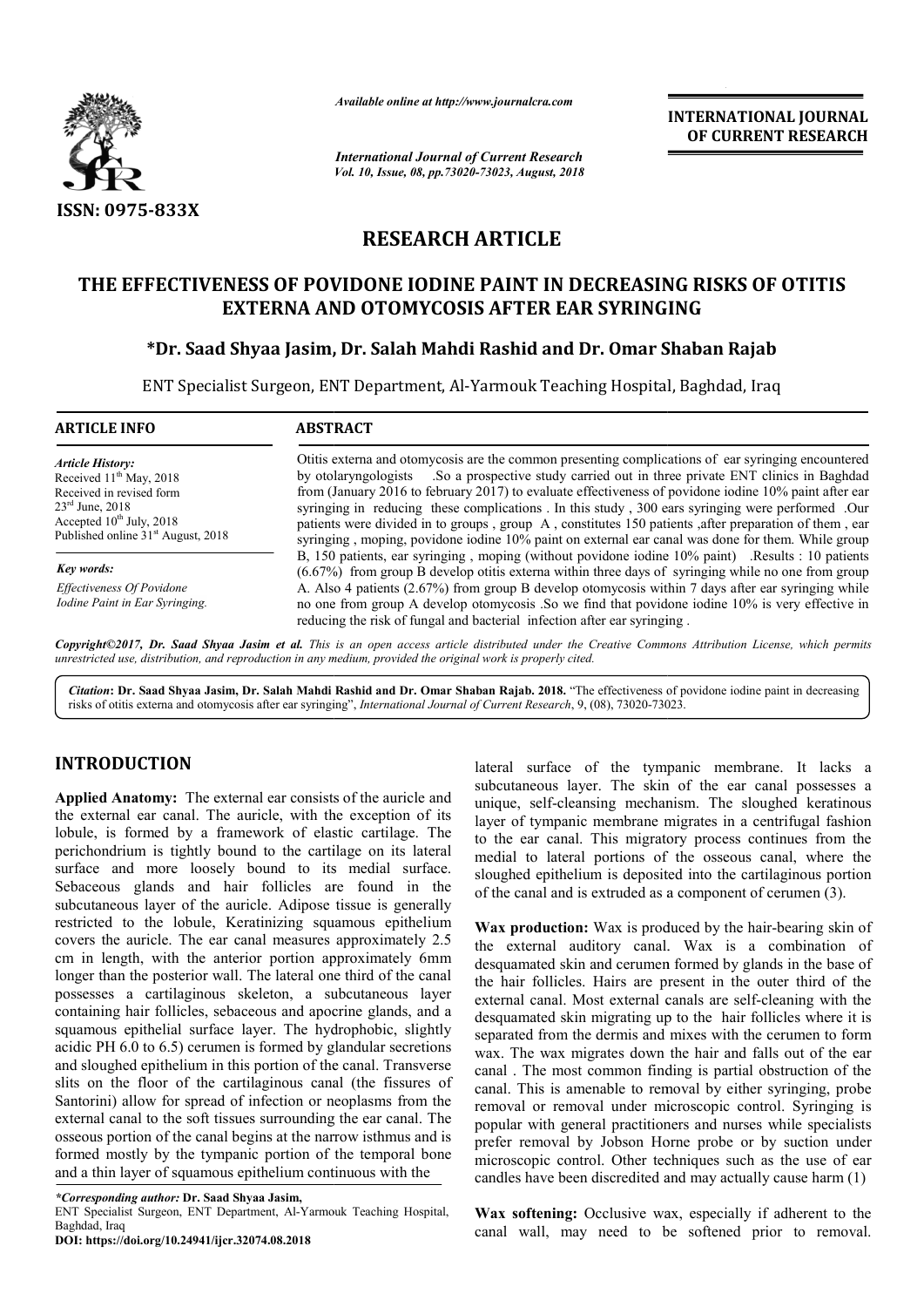Randomized controlled trials have shown no difference between the effectiveness of water and the various commercial preparations as measured by the amount of water required for wax removal. However, softeners are more effective than no treatment in that they can reduce the need to syringe an ear.' To soften the wax, the patient is asked to turn their head on the side to allow the external canal to be filled with water and liquid soap (decreases surface tension of water) or a wax softener. The tragus is then pushed in and out to aid penetration into the wax. The patient should continue this for about 20 minutes prior to syringing. If the wax remains adherent and resistant to syringing, the patient should be sent home with instructions to repeat this manoeuvre regularly for the rest of the day and the next morning before syringing is attempted again. Failure again ensures a referral to an ear, nose and throat (ENT) surgeon for removal, usually under microscopic control.

**Ear Syringing:** Syringing is indicated in patients with ear symptoms where wax obstructs the view of the tympanic membrane. Care should be taken in patients who have had previous ear surgery, have only one hearing ear or perforation of the tympanic membrane as there may be pathology present which when recognized after syringing, could be attributed by the patient to the syringing. A syringe with a metal or plastic cannula is required. Care must be taken to ensure that the cannula is firmly fixed to the syringe to prevent it being shot off the syringe into the ear canal. A luer-lock syringe is preferred. The syringe is filled with warm water at body temperature. A headlight should be worn to illuminate the external canal adequately, while the canal is straightened by pulling the pinna posterosuperiorly. If a gap is present between the wax and the canal wall, the stream of water should be bounced off the wall at that point. This allows water pressure to be generated behind the wax plug and will result in its extrusion . If there is no gap, the stream of water should be directed at the junction of the wax and the canal and a gap created allowing the water to generate pressure behind the wax plug. Depending on the size of the wax plug, a number of syringefuls may be required before extrusion occurs. Once otoscopy confirms the clearance of the wax plug, the canal needs to be dried with either a piece of string placed down the ear canal or by mopping the canal.

**Mopping the ear canal:** A mop can be used to dry the ear canal after syringing or to remove discharge or debris from the ear canal. This allows visualization of the underlying canal and tympanic membrane, but also forms an important part of the treatment as drops that do not come into contact with the external canal skin but rather with debris or pus, will not be as effective in reducing patient symptoms." A mop is made by winding a thinned out piece of cotton wool around the end of an orange stick. Care should be taken to ensure that the stick extends only half way into the cotton wool mop and that the mop is about the same diameter as the stick. The protrusion of cotton wool beyond the end of the stick will ensure that if the mop touches either the deep canal skin or the tympanic membrane, no damage will occur or pain be felt.

**Otitis Externa:** Otitis externa is a spectrum of infection of the external auditory canal. The appearance of the canal varies according to the time course the of infection: acute, subacute, or chronic. Acute otitis externa is a bacterial infection of the canal caused by a break in the normal skin/cerumen protective barrier in the milieu of elevated humidity and temperature. Although commonly called "swimmer's ear,"

AOE may be caused by anything that results in the removal of the protective lipid film from the canal, allowing bacteria to enter the apo pilosebaceous unit. It usually begins with itching in the canal and is commonly caused by instrumenting the canal with a cotton swab or fingernail. This temporarily relieves itching but allows proliferation of bacteria in locally macerated skin and sets up an itch-Scratch cycle. The warm, dark moist setting of the canal is now a perfect medium for rapid bacterial growth. Later, pain ensues as the swollen soft tissues of the canal distract the periosteal lining of the bony canal. As the disease progresses, purulent discharge begins, and the auricle and periauricular soft tissues may become involved.

#### **Incidence and Epidemiology**

Acute otitis externa affects approximately 4 of every 1000 children and adults per year.' Approximately 80% of cases occur in the summer, particularly in warm, humid environments. Other predisposing factors include anatomic obstructions of the ear canal (e.g., stenosis, exostses, impacted cerumen), hearing aid or ear plug use, self-induced trauma (e.g., by cotton swabs), and swimming.

**Investigations:** Investigations are rarely required for cases of otitis externa. Cultures for bacteria and fungus are indicated in cases of persistent or refractory infection, particularly to identify fungal infection. Special reference must be made to the value of sensitivities of the infectious organism to various antibiotics provided by laboratory culture tests. These sensitivities are based on expected tissue levels of systemically administered he antibiotics. Sampling of otorrhea after administration of topical preparations has shown a concentration of antibiotic several orders of magnitude greater than can be obtained by systemic administration, however, even 8 hours after dosing. Organisms listed as resistant to a particular antibiotic are likely to be susceptible to the antibiotic when it is given topically. This is true for so-called resistant cases of Pseudomonas sp or methicillin-resistant Staphylococcus aureus. As long as the topical drop can reach the infected site, systemic antibiotics are unnecessary even in cases of infection by "resistant" bacteria. Biopsy of the external auditory canal should be undertaken in cases of presumed otitis externa that do not respond to appropriate antimicrobial therapy. Biopsy is done to exclude malignancy, most commonly squamous cell carcinoma of the ear canal skin, which may manifest with otalgia and otorrhea and may be misdiagnosed as infection.

#### **Management Options**

**Aural toilet:** Toilet remains the most effective single treatment for otitis externa. Although one primary care review claims irrigation of the ear canal is effective for the removal of debris.'' 'l expert opinion is generally against this and most specialists will perform aural toilet with or without microscopic assistance. There have been case reports of severe complications as a result of irrigation. As microscopic toilet is not readily available to most general practitioners, patients are often treated with steroid antibiotic medication in the form of drops or sprays without prior toilet

**Topical medication:** The sensitivity of the bacteria to the antibiotic in topical mediation does not seem to influence outcomes. Most otolaryngologists and to reserve microbiological investigation for resistant or high-risk cases.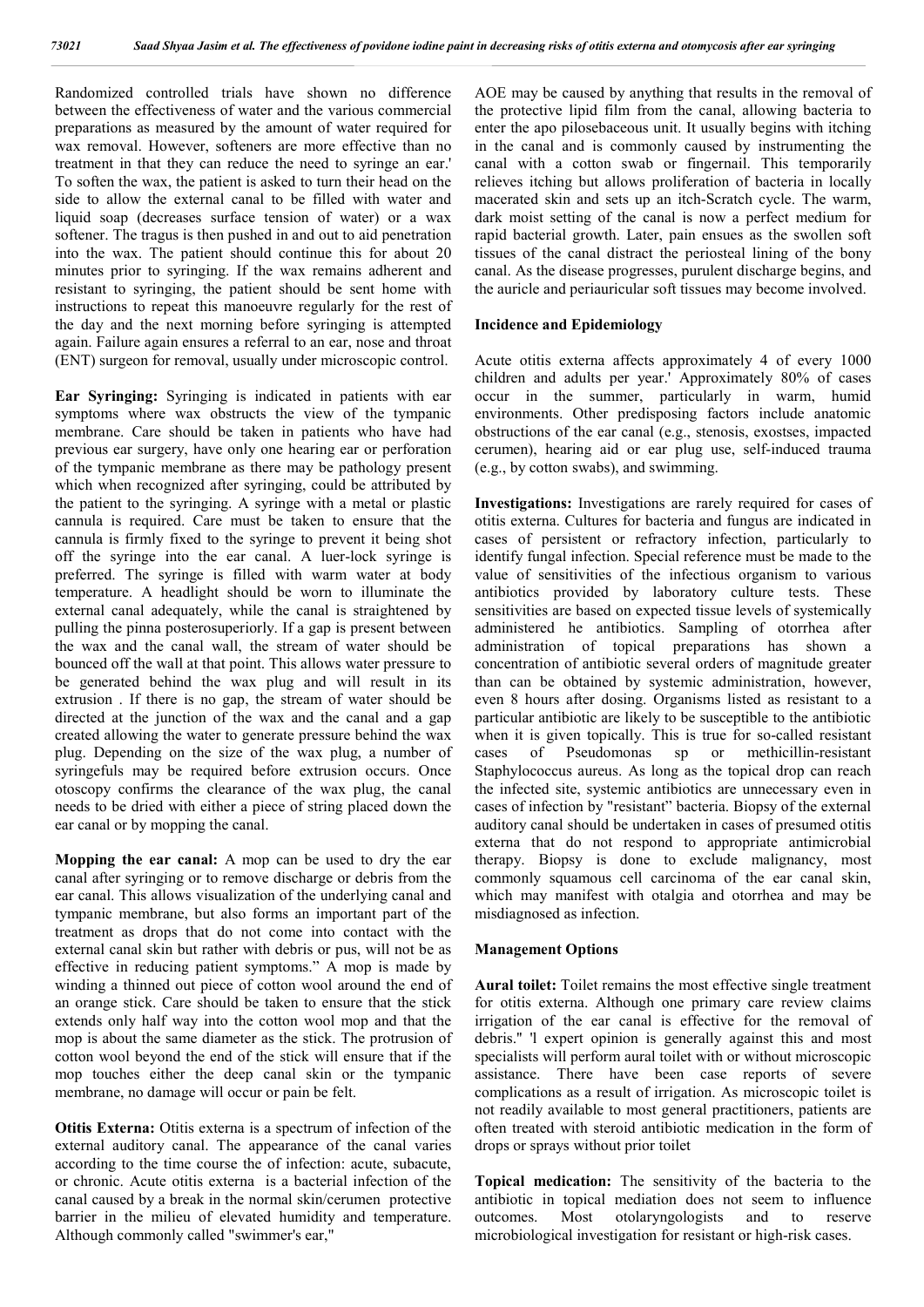The use of a wick such as 1-cm ribbon gauze or a Pope otowick is often used to hold medication in the external auditory meatus . Glycerol and ichthammol (90:10 percent) is commonly used with an aural wick for moderate and severe cases of otitis externa. It has proven dehydrating and antiinflammatory properties and antibacterial activity against Streptococci and Staphylococci, but poor activity against Pseudomonas. The dehydrating effect reduces canal oedema and also helps reduce pain, but oral analgesia is usually necessary in moderate or severe cases, Nonsteroidal anti inflammatories, if not contraindicated, are excellent analgesics for otitis externa. Aural medication commonly causes stinging or burning which may decrease compliance and topical sensitivity is a common feature,especially in resistant or recurrent cases.

**Povidone-iodine:** Povidone-iodine, is an antiseptic used for skin disinfection before and after surgery (4) (5) It may be used both to disinfect the skin of the patient and the hands of the healthcare providers (5) It may also be used for minor wounds (5) If may be applied to the skin as a liquid or a powder (5). Side effects include skin irritation. If used on large wounds kidney problems, high blood sodium, and metabolic acidosis may occur. It is not recommended in people who are less than 32 weeks pregnant or are taking lithium (5). Frequent use is not recommended in people with thyroid problems (5). Povidoneiodine is a chemical complex of povidone, hydrogen iodide, and elemental lodine.lt contains from 9% to 12% available iodine (6). It works by releasing iodine which results in the death of a range of microorganisms. Povidone-iodine came into commercial use in 1955 (7). It is on the World Health Organization's List of Essential Medicines, the most effective and safe medicines needed in a health system (8).

**Medical uses:** Povidone-iodine is a broad spectrum antiseptic for topical application in the treatment and prevention of wound infection. It may be used in first aid for minor cuts, grazes, burns, abrasions and blisters. Povidone iodine exhibits longer lasting antiseptic effects than tincture of iodine, due to its slow absorption via soft tissue, making it the choice for longer surgeries. Chlorhexidine provides similar results, but with equal toxicity concerns. Bacteria do not develop resistance to PVP. (9) Consequently, PVP-1 has found broad application in medicine as a surgical scrub; for pre- and post-operative skin cleansing, for the treatment and prevention of infections in wounds, ulcers, cuts and burns; for the treatment of infections in decubitus ulcers and stasis ulcers, in gynecology for vaginitis associated with candidal, trichomonal or mixed infections. For these purposes PVP- has been formulated at concentrations of 7.5-10.0% in solution, spray, surgical scrub, ointment, and swab dosage forms. Because of these critical indications, only sterile povidone-iodine should be used in most cases. Nonsterile product can be appropriate in limited circumstances in which patients have intact, healthy skin that will not be compromised or cut. It should be noted that the non-sterile form of Povidone iodine has a long history of intrinsic contamination with B. cepacia, and other opportunistic pathogens. Its ability to harbor such microbes further underscores the importance of using sterile products in any clinical setting.

**Alternatives :** There is tentative evidence that chlorhexidine and denatured alcohol used to clean skin prior to surgery is better than povidone-iodine with alcohol, however, the evidence is not strong enough as of 2015 to determine routine practice.

**Contraindications:** PVP-I is contraindicated in patients with hyperthyroidism (overactive thyroid gland) and other diseases of the thyroid, after treatment with radioiodine, and in patients with dermatitis herpetiformis (Duhring's disease) (11)

**Side effects:** The sensitization rate to the product is 0.7% (12).

**Interactions:** The iodine in PVP-I reacts with hydrogen peroxide, silver, taurolidine and proteins such as enzymes, rendering them (and itself) ineffective. It also reacts with many mercury compounds, giving the corrosive compound mercury iodide, as well as with many metals, making it unsuitable for disinfecting metal piercings. Iodine is absorbed into the body to various degrees, depending on application area and condition of the skin. As such, it interacts with diagnostic tests of the thyroid gland such as radioiodine diagnostics, as well as with various diagnostic agents used on the urine and stool, for example Guaiacum resin (11).

### **MATERIALS AND METHODS**

This is a prospective comparative study of 300 ears syringing were performed in three private ENT clinics in Baghdad from (January 2016 to february 2017) to evaluate effectiveness of povidone iodine 10% paint after ear syringing in decreasing otitis externa and otomycosis.

#### **We divided our patients in two groups**

**Group A:** this group constitute 150 patients, after preparation of them, ear syringing, moping, povidone iodine 10% paint on external ear canal was done for them.

**Group B:** This group constitute 150 patients, after preparation of them, ear syringing, moping,((without povidone iodine 10% paint on external ear canal)) we are excluding the children below 10 years and old age more than 70 years old , also we exclude patients with hyperthyroidism (overactive thyroid gland) and other diseases of the thyroid

#### **RESULTS**

After analysis of data from the questionnaire formula, the following results are obtained.

**Age Distribution:** The commonest age group affected was between 61-70 years (old age) while the least common age group affected was between 10\_20 years (young adults).

| Age (years) | No.of patients | Percentage % |
|-------------|----------------|--------------|
| 10 20       | 8              | $2.6\%$      |
| 21 30       | 18             | 6%           |
| 31 40       | 40             | 13.3%        |
| 41 50       | 62             | 20.7%        |
| 51 60       | 72             | 24%          |
| 61 70       | 100            | 33.3%        |

*Sex Distribution:* Male patients were 188 (62.7%) while female patients were 112(37.3%), male: female ratio 1.68:1

| Sex    | No.of patients | Percentage % |  |
|--------|----------------|--------------|--|
| Male   | 188            | 62.7%        |  |
| Female | 112            | 37.3%        |  |

*Symptoms:* most of patients in our study complaint from difficulty in hearing 250 patients (83%) and least of patients complaint of itchy ears 7 patients (2.3%).